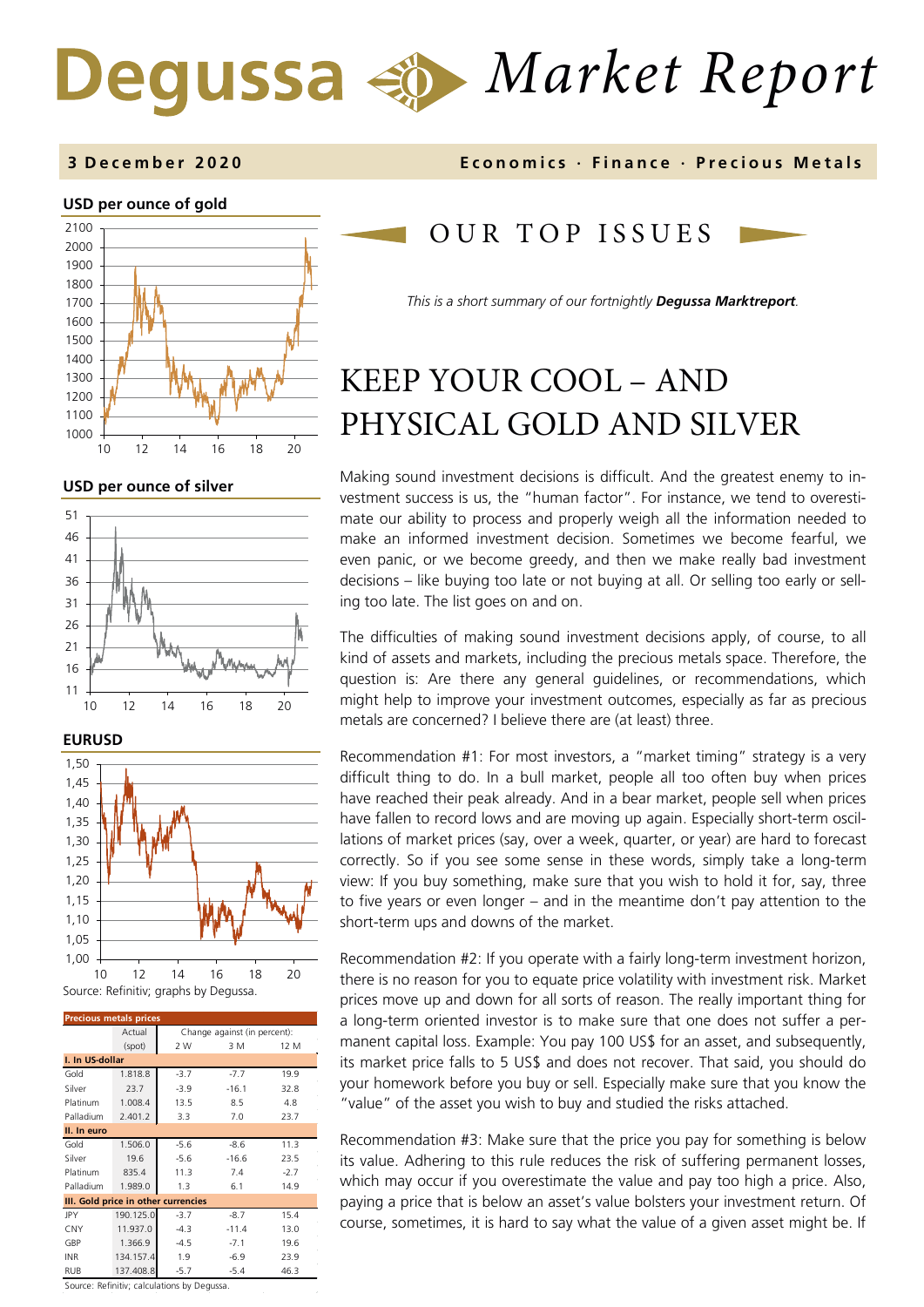



(d) Palladium

15 16 17 18 19 20 21

600



you don't know an asset's value, you better refrain from buying it. Look for other opportunities you are comfortable with in terms of assessing.

Against this backdrop, this is what you should do with gold and silver.

If you wish to make an investment decision with a long-term orientation, physical gold and silver may fit into your portfolio structure well. The two precious metals can be considered a hedge against the vagaries of the worldwide unfettered unbacked paper money system. Their purchasing power cannot be debased by central banks running the printing press.

If the last decades taught us any lesson, it is that gold has been outperforming US-dollar, euro and Co in terms of preserving, even increasing, its purchasing power. Given the growing problems of the international unbacked paper money architecture, there is a good chance that gold will continue to outperform official currencies for at least two reasons.

First, a resurgence of consumer and producer goods price inflation – as a result of the excessive money creation at the hands of central banks – is likely, and chances are that this will lead to a structural increase in the demand for gold, supporting a higher gold price going forward.

Second, political efforts to bring about a "Great Transformation", a "Great Reset" of the world economic system, as pushed forward by many governments around the world, has the potential to cause great damage to growth, employment, and financial stability, problems which will most likely be addressed with even more excessive monetary policies, providing an additional boost to investor demand for the yellow metal and thus its price.

The critical issue clearly is, of course, how to determine the value of gold (and silver, for that matter). While there is something like a "formula" when it comes to assessing stocks and bonds (at least in theory, namely the present value model of future cash flows), we do not have anything comparable when it comes to assessing the value precious metals.

However, we think that, in the long-term, there is a relatively stable relationship between the world's money stock, real interest rates, and credit market conditions. Against this backdrop, we estimate that the current "equilibrium price" of gold (the price that is suggested by the current state of the macro-economic variables identified as explanatory factors) is around 2.500 USD/oz.

This price is well above the current 1.800 USD/oz, offering quite some upward price potential for the long-term oriented investor. However, one can*not* say with any degree of precision *when* the market will push the gold price towards the estimated level. The take-away is that gold isn't expensive; in fact, bought at current prices, it appears to be a great bargain.

That said, silver deserves special attention. It tends to be dragged up once the price of gold moves higher. And as the price of gold is typically pushed higher in times of monetary and financial turmoil, there is a good chance that investors will increasingly seek silver for monetary purposes – as suggested already by the strong inflow of money into Silver Exchange Traded Funds.

The bottom line is, we believe there is currently a good opportunity for the savvy long-term oriented investor to buy and keep building physical gold and silver positions. Should the market correction, which began in the middle of 2020,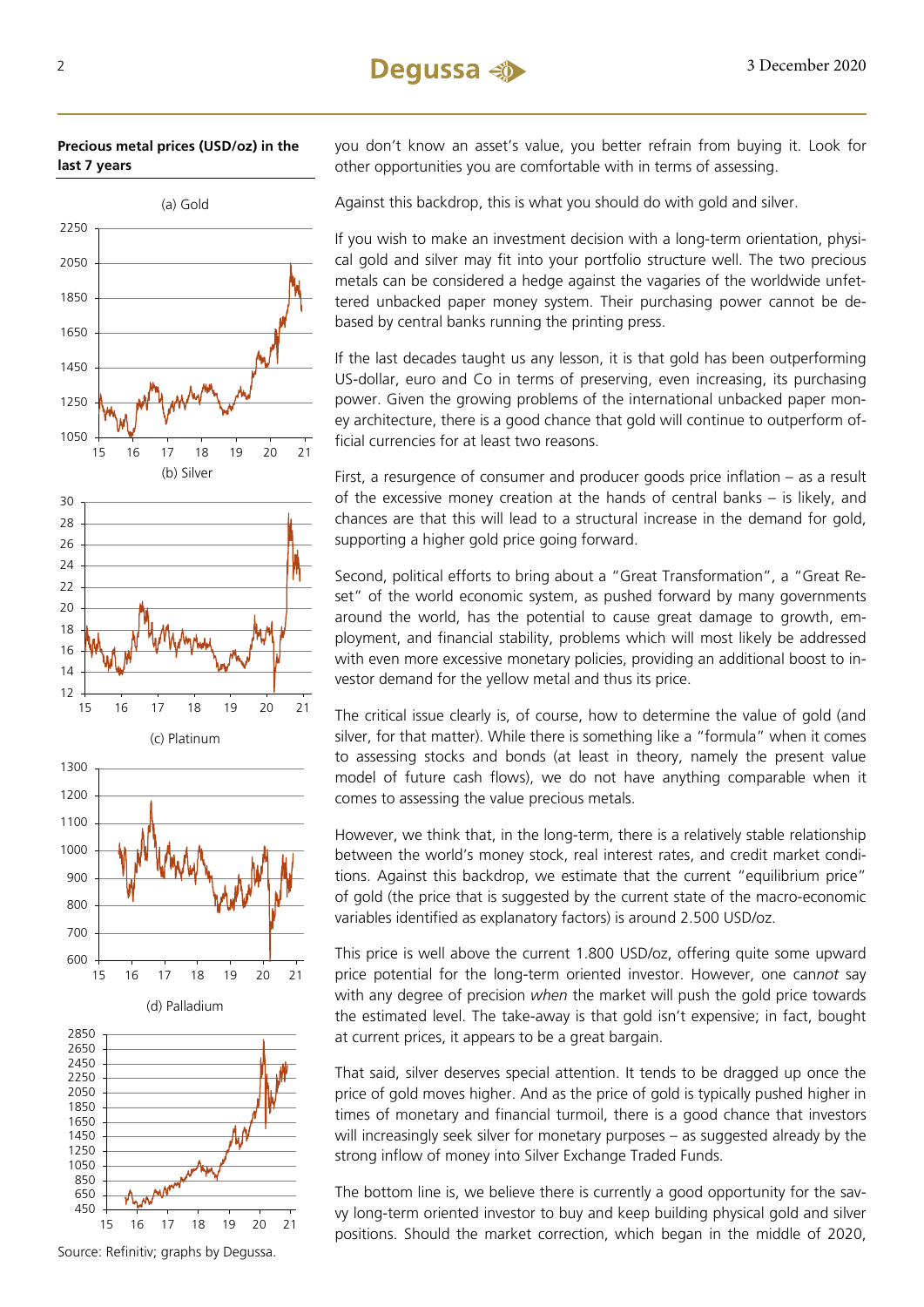

continue, the widening differential between the value and the price of gold doesn't mean a permanent loss: It actually makes buying gold (and silver) more attractive from the investor's point of view.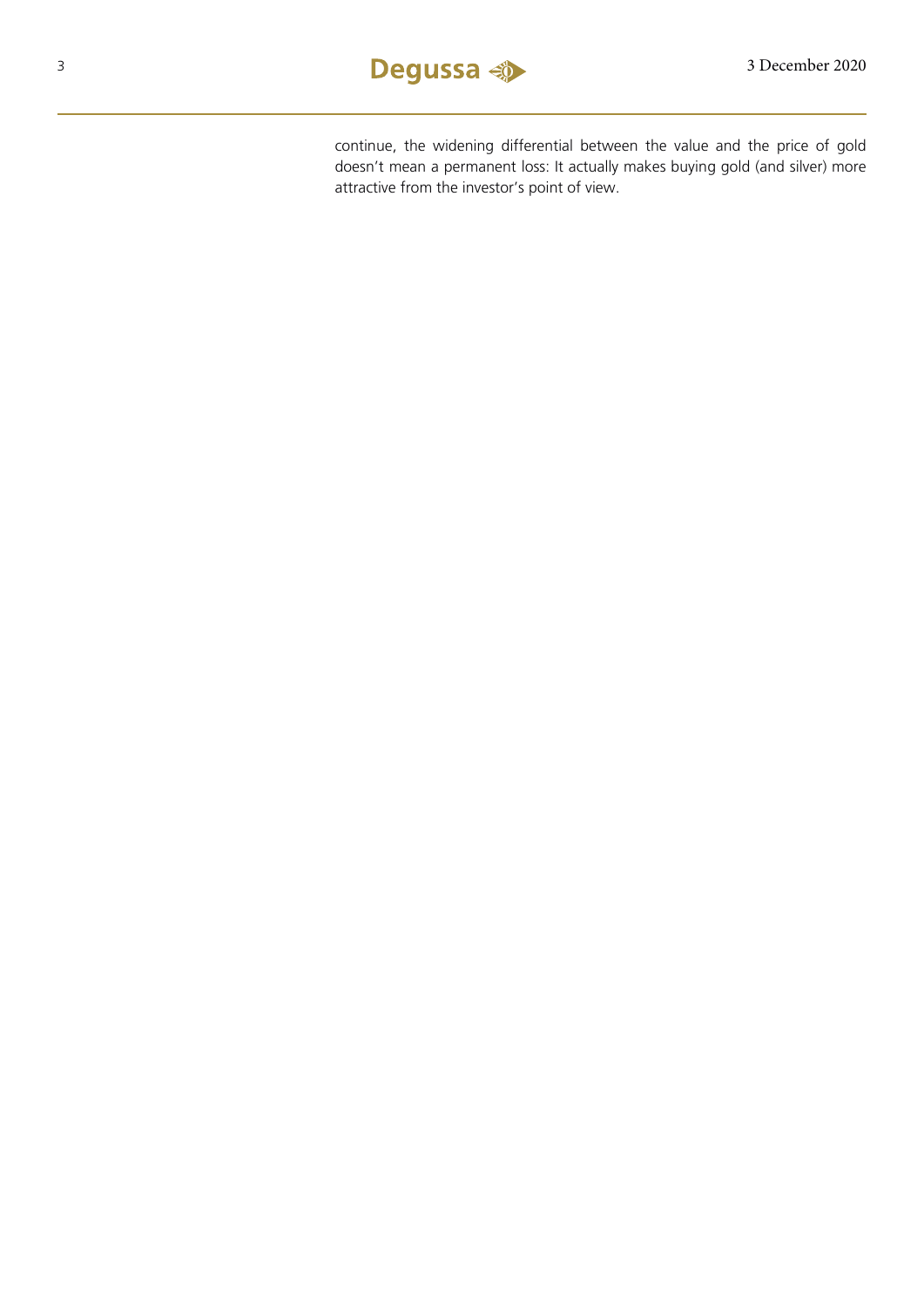## PRECIOUS METALS PRICES

**In US-Dollar per ounce**

|                                    |             | Gold         |             | <b>Silver</b> |            | Platinum     |             | Palladium    |  |
|------------------------------------|-------------|--------------|-------------|---------------|------------|--------------|-------------|--------------|--|
| I. Actual                          |             | 1818.4       |             | 23.7          |            | 1008.2       |             | 2401.1       |  |
| II. Gliding averages               |             |              |             |               |            |              |             |              |  |
| 10 days                            |             | 1895.6       |             | 24.5          |            | 889.9        |             | 2380.5       |  |
| 20 days                            |             | 1896.4       |             | 24.3          |            | 882.1        |             | 2342.2       |  |
| 50 days                            |             | 1905.9       |             | 24.6          |            | 887.8        |             | 2333.3       |  |
| 100 days                           |             | 1907.4       |             | 24.3          |            | 894.4        |             | 2230.0       |  |
| 200 days                           | 1790.4      |              | 20.3        |               | 849.3      |              | 2156.2      |              |  |
|                                    |             |              |             |               |            |              |             |              |  |
| III. Estimates, mid 2021           |             | 2550         |             | 48            |            | 1059         |             | 2066         |  |
| (1)                                |             | 40           |             | 103           |            | 5            |             | $-14$        |  |
| <b>Band width</b>                  | Low<br>2310 | High<br>2780 | Low<br>43.0 | High<br>53.0  | Low<br>823 | High<br>1295 | Low<br>1899 | High<br>2299 |  |
| (1)                                | 27          | 53           | 82          | 124           | $-18$      | 28           | $-21$       | $-4$         |  |
| V. Annual averages<br>2017<br>2018 |             | 1253<br>1268 |             | 17.1<br>15.8  |            | 947<br>880   |             | 857<br>1019  |  |
| 2019                               |             | 1382         |             | 16.1          |            | 862          |             | 1511         |  |

#### **In Euro per ounce**

|                                            |                   | Gold                 |                   | <b>Silver</b>       |                     | <b>Platinum</b>    |                      | Palladium          |
|--------------------------------------------|-------------------|----------------------|-------------------|---------------------|---------------------|--------------------|----------------------|--------------------|
| I. Actual                                  |                   | 1507.1               |                   | 19.6                |                     | 835.5              |                      | 1990.0             |
| II. Gliding averages                       |                   |                      |                   |                     |                     |                    |                      |                    |
| 10 days                                    |                   | 1604.3               |                   | 20.8                |                     | 753.1              |                      | 2014.7             |
| 20 days                                    | 1608.7            |                      | 20.6              |                     | 748.2               |                    | 1986.6               |                    |
| 50 days                                    | 1618.8            |                      | 20.9              |                     | 753.9               |                    | 1981.6               |                    |
| 100 days                                   | 1627.0            |                      | 20.7              |                     | 762.8               |                    | 1901.5               |                    |
| 200 days                                   | 1574.1            |                      | 17.7              |                     | 746.9               |                    | 1897.5               |                    |
| III. Estimates, mid 2021<br>(1)            |                   | 2300<br>53           |                   | 43<br>121           |                     | 950<br>14          |                      | 1860<br>$-7$       |
| <b>Band width</b><br>(1)                   | Low<br>2080<br>38 | High<br>2510<br>67   | Low<br>30.0<br>53 | High<br>47.9<br>144 | Low<br>740<br>$-11$ | High<br>1170<br>40 | Low<br>1710<br>$-14$ | High<br>2070<br>4  |
| V. Annual averages<br>2017<br>2018<br>2019 |                   | 1116<br>1072<br>1235 |                   | 15<br>13<br>14      |                     | 844<br>743<br>770  |                      | 760<br>863<br>1350 |

Source: Refinitiv; calculations and estimates Degussa. Numbers are rounded.

 $(1)$  On the basis of actual prices.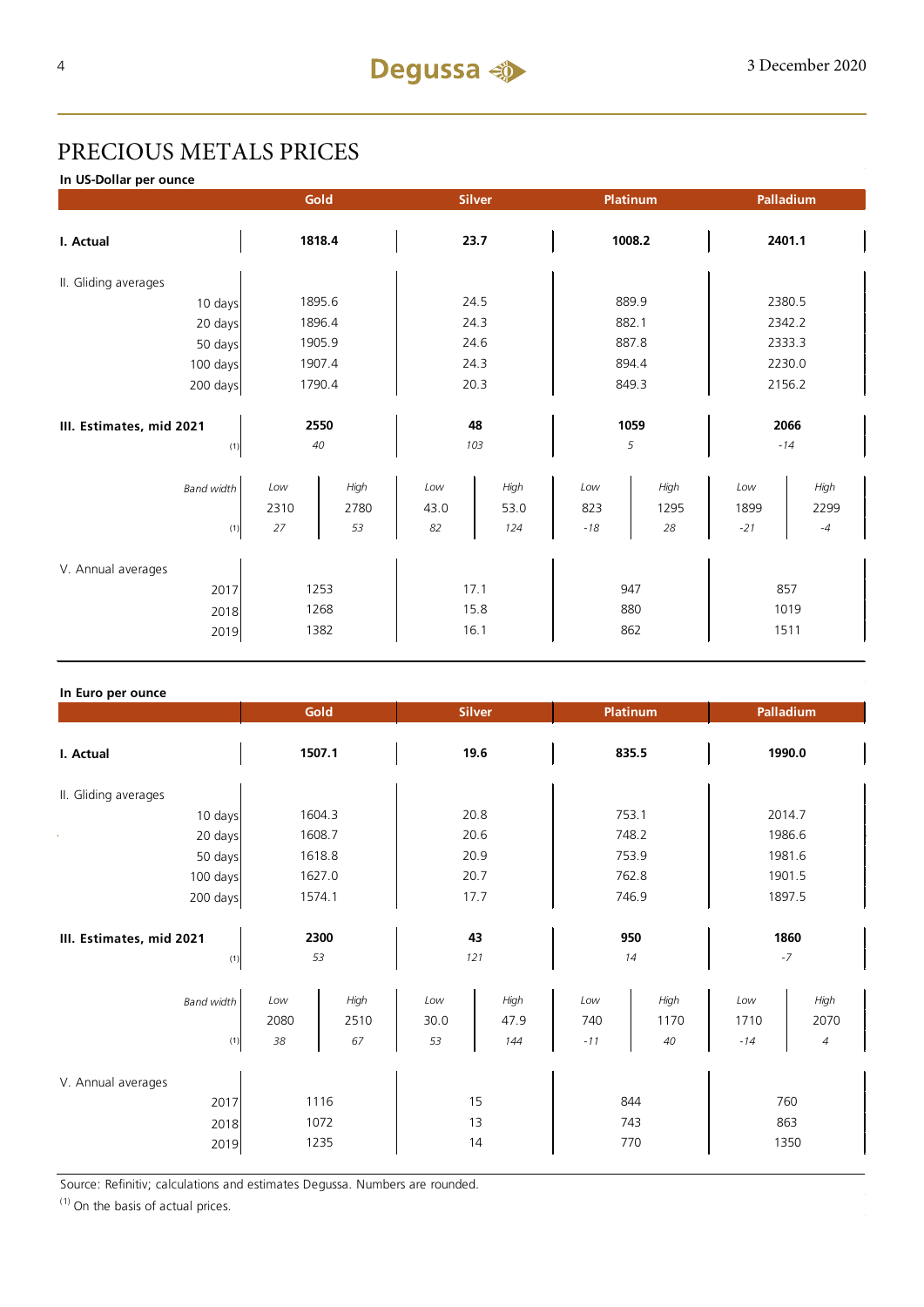## BITCOIN, PERFORMANCE OF VARIOUS ASSET CLASSES

#### **Bitcoin in US dollars**



Source: Refinitiv; graph by Degussa.

#### **Performance of stocks, commodities, FX and bonds**

(a) In national currencies (b) In euro



|                             | $-80 -60 -40 -20$<br>0 | 20<br>40<br>60<br>80 |
|-----------------------------|------------------------|----------------------|
| S&P 500                     |                        | 5,7                  |
| Nasdag                      |                        | 30,1                 |
| Euro STOXX 50               | $-10,0$                |                      |
| <b>FTSE 100</b>             | $-22,2$                |                      |
| <b>DAX</b>                  |                        | 0,2                  |
| Swiss MI                    | $-1,6$                 |                      |
| Nikkei                      |                        | 0,9                  |
| Hang Seng                   | $-7,2$                 |                      |
| Bovespa                     | $-43,7$                |                      |
| Russia                      | $-27,1$                |                      |
| CRB Index                   | $-22,4$                |                      |
| Gold                        |                        | 12,2                 |
| Silver                      |                        | 25,3                 |
| Crude oil                   | $-30,6$                |                      |
| <b>EURUSD</b>               |                        | 7,6                  |
| <b>EURJPY</b>               |                        | 3,6                  |
| <b>EURGBP</b>               |                        | 7,3                  |
| <b>EURCHF</b>               | $-0,3$                 |                      |
| <b>USDCAD</b>               | $-0,4$                 |                      |
| <b>USDGBP</b>               |                        | 0,3                  |
| <b>USDJPY</b>               | $-3,7$                 |                      |
| US gov't bond 7 - 10 yrs    |                        | 2,8                  |
| US gov't bond 1 - 3 yrs     | $-4,7$                 |                      |
| Euro gov't bond 7 - 10 yrs  |                        | 1,6                  |
| Euro gov't bond 1 - 3 yrs   | $-0,5$                 |                      |
| UK gov't bond 7 - 10 yrs    | $-4,0$                 |                      |
| UK gov't bond 1 - 3 yrs     | $-6,5$                 |                      |
| Japan gov't bond 7 - 10 yrs |                        | 3,6                  |
| Japan gov't bond 1 - 3 yrs  |                        | 3,7                  |

Source: Refinitiv; calculations by Degussa.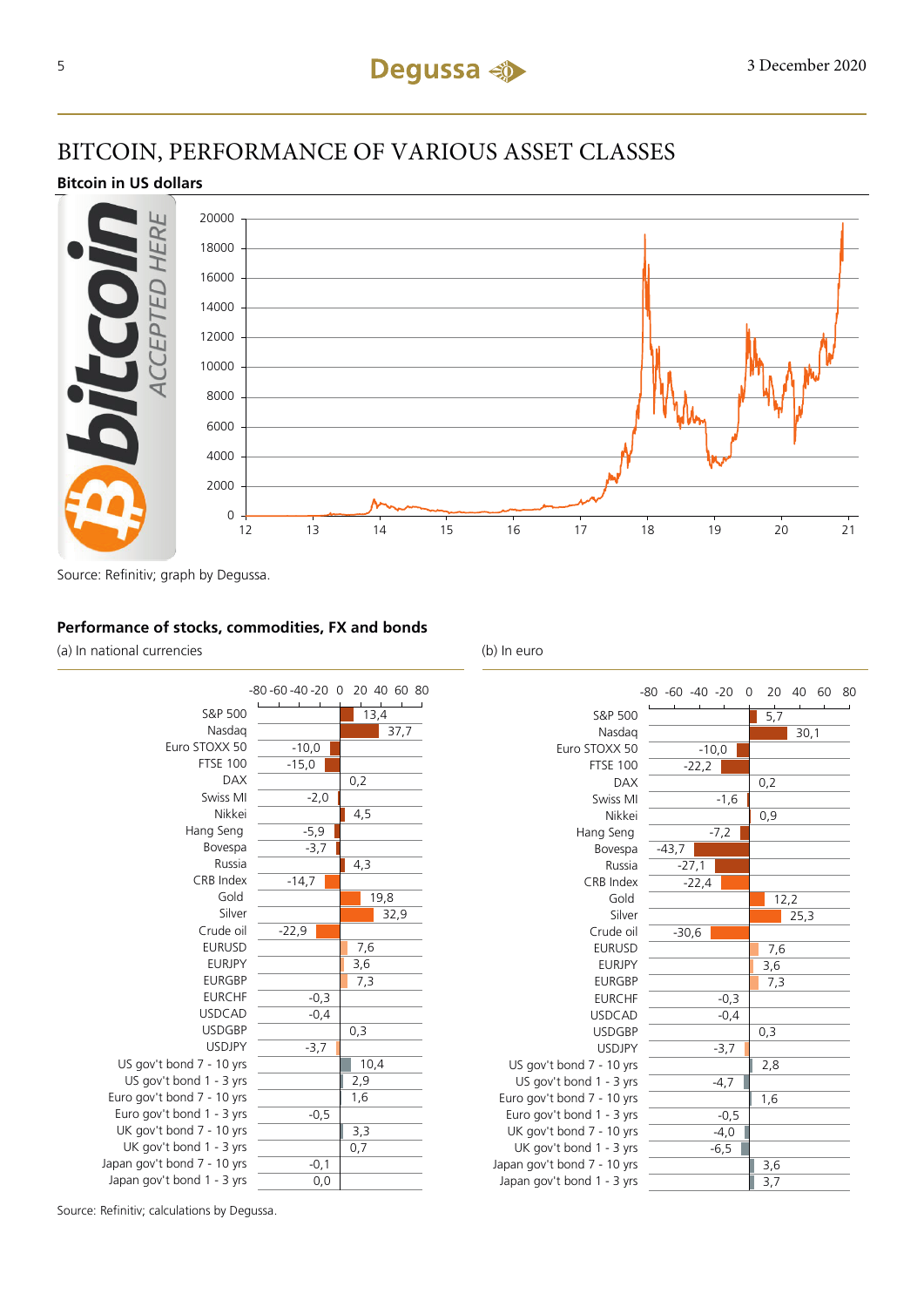### **Articles in earlier issues of the** *Degussa Market Report*

| <b>Issue</b>      | Content                                                                                              |
|-------------------|------------------------------------------------------------------------------------------------------|
| 3 December 2020   | Keep Your Cool - And Physical Gold And Silver                                                        |
| 19 November 2020  | It is Going to be Wild. Hold on to Physical Gold                                                     |
| 5 November 2020   | For In Fire Gold Is Tested                                                                           |
| 22 October 2020   | The Policy of Inflating Everything, Not Only The Price Of Gold                                       |
| 8 October 2020    | President Trump Is Good For Gold, Or Isn't He?                                                       |
| 24 September 2020 | Get Physical With Gold                                                                               |
| 10 September 2020 | The Inflation Threat And The Case For Gold                                                           |
| 27 August 2020    | We Need Sound Money To Regain and Defend Our Liberties                                               |
| 13 August 2020    | Gold And Silver Prices Are Set To Trend Even Higher                                                  |
| 30 July 2020      | The Big Short In Official Currencies                                                                 |
| 16 July 2020      | "World Gold Price" Hits A New Record                                                                 |
| 2 July 2020       | Some Things You Need To Know About Money                                                             |
| 4 June 2020       | Gold in Times of Economic Crisis and Social Revolution                                               |
| 20 May 2020       | First the Money Supply Shock, Then the Inflation Shock                                               |
| 7 May 2020        | Be Aware of What Inflation Really Is                                                                 |
| 23 April 2020     | The Undesirable Effects of the Corona-Virus Relief Package                                           |
| 9 April 2020      | The Boom And Bust Theory That Does Not Crash                                                         |
| 26 March 2020     | With Mega Bail Outs, Governments Are The Big Winners                                                 |
| 12 March 2020     | The Truth About Money - Past, Present, Future                                                        |
| 27 February 2020  | Inflation Policy And Its Supporters                                                                  |
| 13 February 2020  | Gold-ETFs Versus Physical Gold: Difference Matters                                                   |
| 30 January 2020   | Do Not Think The Era Of Boom And Bust Has Ended                                                      |
| 23 January 2020   | Bull Markets, No Bubble Markets: Gold And Silver In 2020                                             |
| 19 December 2019  | The Inflation Sham                                                                                   |
| 5 December 2019   | Why the Feared Crash Keeps Us Waiting                                                                |
| 21 November 2019  | Asset Price Inflation and the Price of Gold                                                          |
| 7 November 2019   | ETFs Drive Gold Demand                                                                               |
| 24 October 2019   | The Inflationary Supply Of Unbacked US Dollars And The Price Of Gold                                 |
| 10 October 2019   | Let's Get Physical With Gold And Silver                                                              |
| 26 September 2019 | The US Dollar Beast                                                                                  |
| 12 September 2019 | The Inflationary Tide That Lifts all Boats but One                                                   |
| 29 August 2019    | The Disaster of Negative Interest Rate Policy                                                        |
| 15 August 2019    | The Gold Bull Market Is Back                                                                         |
| 1 August 2019     | Gold And Silver Prices - Get Going!                                                                  |
| 19 July 2019      | Facebook's Fake Money                                                                                |
| 4 July 2019       | It Looks Like A Gold Bull Market, It Feels Like A Gold Bull Market - Maybe It Is A Gold Bull Market? |
| 19 June 2019      | Good Money, Bad Money-And How Bitcoin Fits In                                                        |
| 6 June 2019       | Gold Outshines The US Dollar                                                                         |
| 23 May 2019       | The Boom That Will Have It Coming                                                                    |

The Degussa Marktreport (German) and the Degussa Market Report (English) are available at: **www.degussa-goldhandel.de/de/marktreport.aspx**.